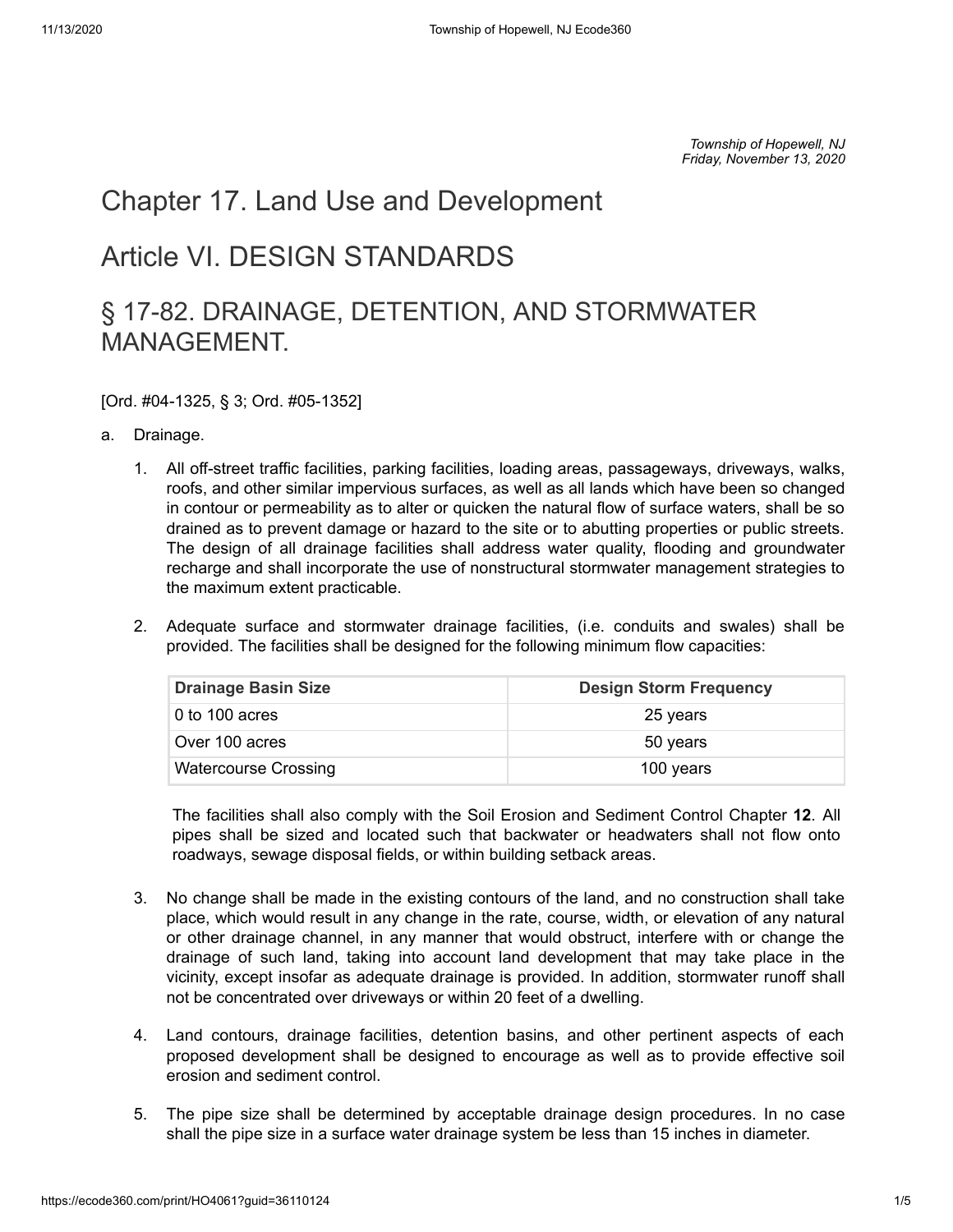- [6.](https://ecode360.com/print/36110131#36110131)  Drainage inlets shall be located on both sides of street at all intersections. Surface runoff in streets shall not exceed six cubic feet per second at the drainage inlet and surface runoff in parking, loading, and walkway areas shall not exceed three cubic feet per second. Access manholes shall be placed at maximum 500-foot intervals throughout the system and at pipe junctions where there are no drainage inlets. Inlets shall be placed at intervals not exceeding 400 feet.
- [7.](https://ecode360.com/print/36110132#36110132)  Storm drain pipes shall be constructed longitudinally along streets and shall cross streets perpendicular to the centerline thereof. Pipe shall be located under or behind the curbline with the installation of inlet or manhole structures. Curvilinear alignments, i.e. curved pipe, pipe bends, or tees, wyes, etc. shall not be permitted.
- [8.](https://ecode360.com/print/36110133#36110133)  Storm drain pipes shall be the size specified and laid to the exact lines and grades approved by the township engineer. Specifications for construction of manholes, inlets, and storm drains shall conform with the 1983 N.J.D.O.T. Standard Specifications for Road and Bridge Construction, as amended or supplemented or the Site Improvement Standards of the Township of Hopewell, with the more restrictive applying.
- [9.](https://ecode360.com/print/36110134#36110134)  Lots shall be graded to provide proper drainage away from all buildings, to prevent the ponding of stormwater on each lot or adjacent lots. Minimum slopes of 1.5% shall be provided on all lots except in the vicinity of structures, where 2% shall be maintained for a minimum of 20 feet. All lots shall be designed to convey stormwater from adjacent lots around the perimeter of the lot in question by use of stable diversion (swales) or waterways designed in accordance with the Standards for Soil Erosion and Sediment Control in New Jersey.
- [10.](https://ecode360.com/print/36110135#36110135)  Land designated as a flood hazard area shall not be designed for any occupancy nor for any other purpose which may endanger life or property or aggravate the flood hazard. Such land may be considered for yard areas, or other similar uses and shall be preserved by a conservation easement.
- [11.](https://ecode360.com/print/36110136#36110136)  Any underground drainageway or drainage systems outside a street or other public right-ofway shall be accompanied by a fifteen-foot wide (minimum) drainage easement dedicated to the township and conforming with the lines of such system. Sufficient width shall be provided so as to accommodate maintenance vehicle access.
- [12.](https://ecode360.com/print/36110137#36110137)  Stream corridors shall be preserved by a conservation easement. Stream corridors extend 50 feet from each bank of permanently flowing streams as these streams are shown on Soil Conservation Service (SCS) maps. If the natural floodplain is greater, the corridor shall extend to the limits of the floodplain. Stream corridors shall also be extended to include contiguous wetlands and slopes over 12% where the toe of the slope is within 20 feet of the wet soils. Within the stream corridor and 20 feet of its edge, natural coverage shall be maintained, no alteration of the natural terrain shall occur, and no structures or impervious surfaces shall be constructed. All roads and utilities, including septic systems, shall be at least 100 feet from stream corridors.
	- [\(a\)](https://ecode360.com/print/36110138#36110138)  Stream corridors as defined in Section **[17-181](https://ecode360.com/print/36111584#36111584)** shall be preserved by a conservation easement, which shall specify the prohibited uses and contain the customary provisions for a conservation easement as required by the township committee.
- [13.](https://ecode360.com/print/36110139#36110139)  In such cases in which an easement extends into a lot for a distance wider than that which is restricted against building by the required yard space regulations of this chapter, the planning board may require the lot to be enlarged to the degree necessary to provide additional building area.
- [14.](https://ecode360.com/print/36110140#36110140)  Sump pump discharge lines may be connected to the storm drain system upon approval of the superintendent of public works, but in no event shall sump pumps be connected to any sanitary sewer system. Sump pump connections shall be made using the standard detail provided in the site improvement standards.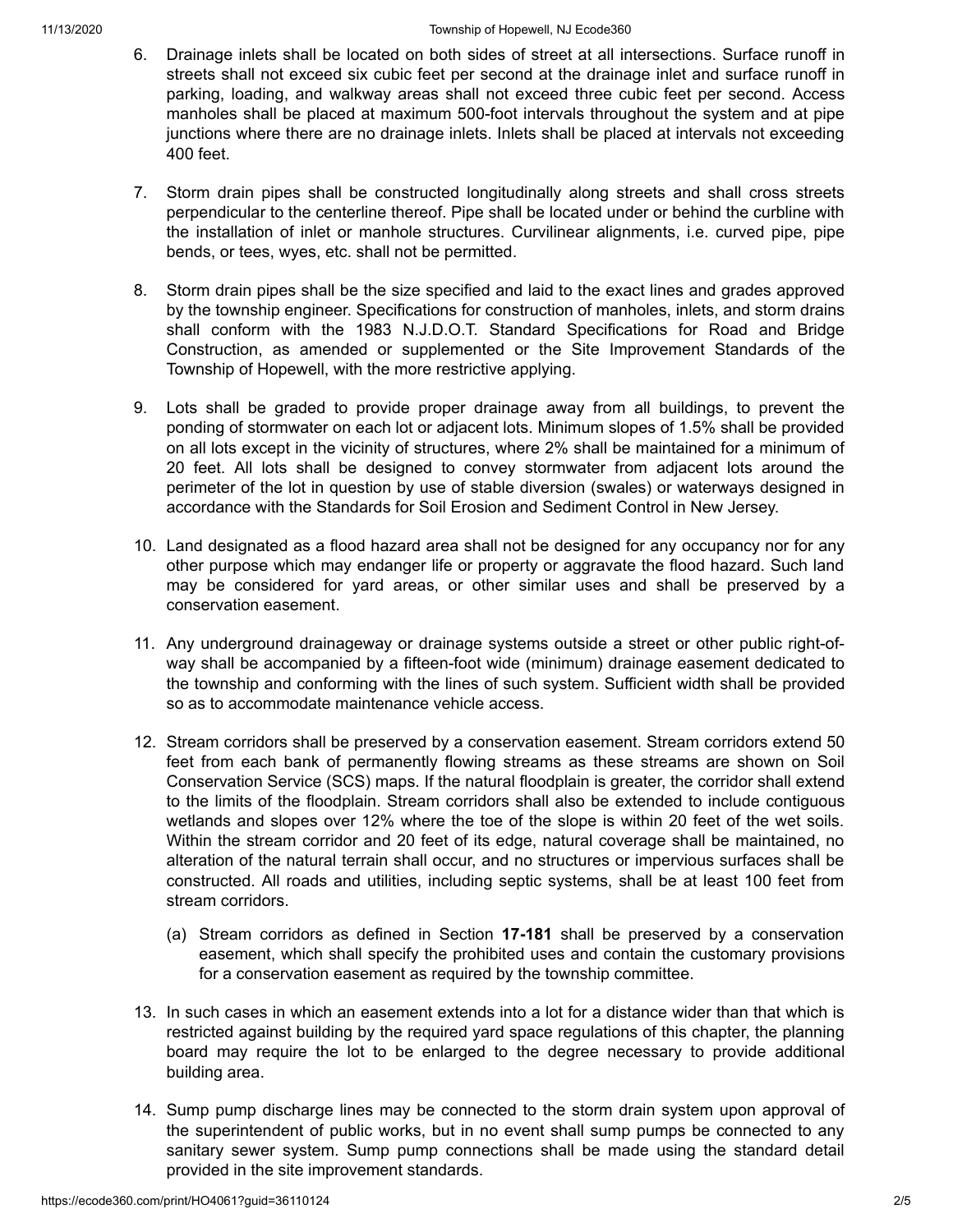- [15.](https://ecode360.com/print/36110141#36110141)  Septic systems shall not be connected to the storm drain system. Where perimeter drains are provided around septic systems for the sole purpose of lowering the water table, the discharge pipe may be connected to the storm drainage system after receiving approval from the board of health and township engineer. Provision shall be made by the applicant to permit adequate inspection and testing of the discharge from this line.
- [16.](https://ecode360.com/print/36110142#36110142)  Stormwater Management. All hydraulic and hydrologic computations for all site development, subdivisions and site disturbances shall be in accordance with N.J.A.C. 7:8-5 and N.J.A.C. 5:21.
- [17.](https://ecode360.com/print/36110143#36110143)  Materials used in the construction of storm sewers shall be of reinforced concrete, ductile iron, corrugated aluminum, or corrugated steel. Site or other conditions may dictate alternative materials or design methods, which will be reviewed case by case by the township engineer. Specifications referred to, such as ASA, ASTM, AWWA, etc., should be the latest revision.
- [18.](https://ecode360.com/print/36110144#36110144)  Wetlands shall be preserved by conservation easements.
- [b.](https://ecode360.com/print/36110145#36110145)  Detention and Stormwater Management.
	- [1.](https://ecode360.com/print/36110146#36110146)  Shall be in accordance with N.J.A.C. 7:8-5 and N.J.A.C. 5:21.
	- [2.](https://ecode360.com/print/36110147#36110147)  Detention basins shall be appropriately landscaped. All detention basin landscaping shall be designed by a New Jersey licensed landscape architect. Floor and side slope areas within the basin and subject to submergence shall be planted with low maintenance, water-tolerant ground cover. Nursery stock and multileader trees shall be used along the perimeter of the basin and side slopes not subjected to submergence. Shade tree planting along any portions of a berm shall not be permitted.
	- [3.](https://ecode360.com/print/36110148#36110148)  Point discharges onto private property shall require a maintenance easement to a hydraulically stable condition. Minimum width shall be as determined by the township engineer based on type of access and maintenance required. The minimum length shall be measured to the point of calculated stability or 100 feet minimum as measured from the termination point of the outlet pipe headwall or flared end section.
	- [4.](https://ecode360.com/print/36110149#36110149)  Submissions. All data required by this paragraph shall be provided in form and content, in accordance with the stormwater management checklist items for preliminary major subdivisions in the Land Use and Development Ordinance, section **[17-125](https://ecode360.com/print/36110574#36110574)**.
	- [5.](https://ecode360.com/print/36110150#36110150)  Maintenance and Repair. Responsibility for operation and maintenance of detention facilities, including periodic removal and disposal of accumulated particulate material and debris, shall remain with a homeowners' association, with permanent arrangements that it shall pass to any successive association, unless dedicated to the township along with a contribution to the township of sufficient funds to provide for the maintenance of such property for a period of 25 years from the date of planning board approval in accordance with the formula set forth hereafter. These arrangements shall designate for each project, the property owner, governmental agency, or other legally established entity to be permanently responsible for maintenance, hereinafter in this section referred to as the "responsible person."

Prior to granting approval to any project subject to review under this section, the applicant shall execute the standard detention basin easement and detention basin maintenance agreement with the municipality to ensure the continued operation and maintenance of the detention facility. The easement shall be in the standard form contained with the site improvement standards which may be amended from time to time to include or alter provisions relating to personal guarantees, deed restrictions, covenants, and bonds. In cases where a homeowners' association or similar permanent entity is established as the responsible entity, a detention basin maintenance agreement shall be prepared. This document shall incorporate detention basin maintenance standards of the Township of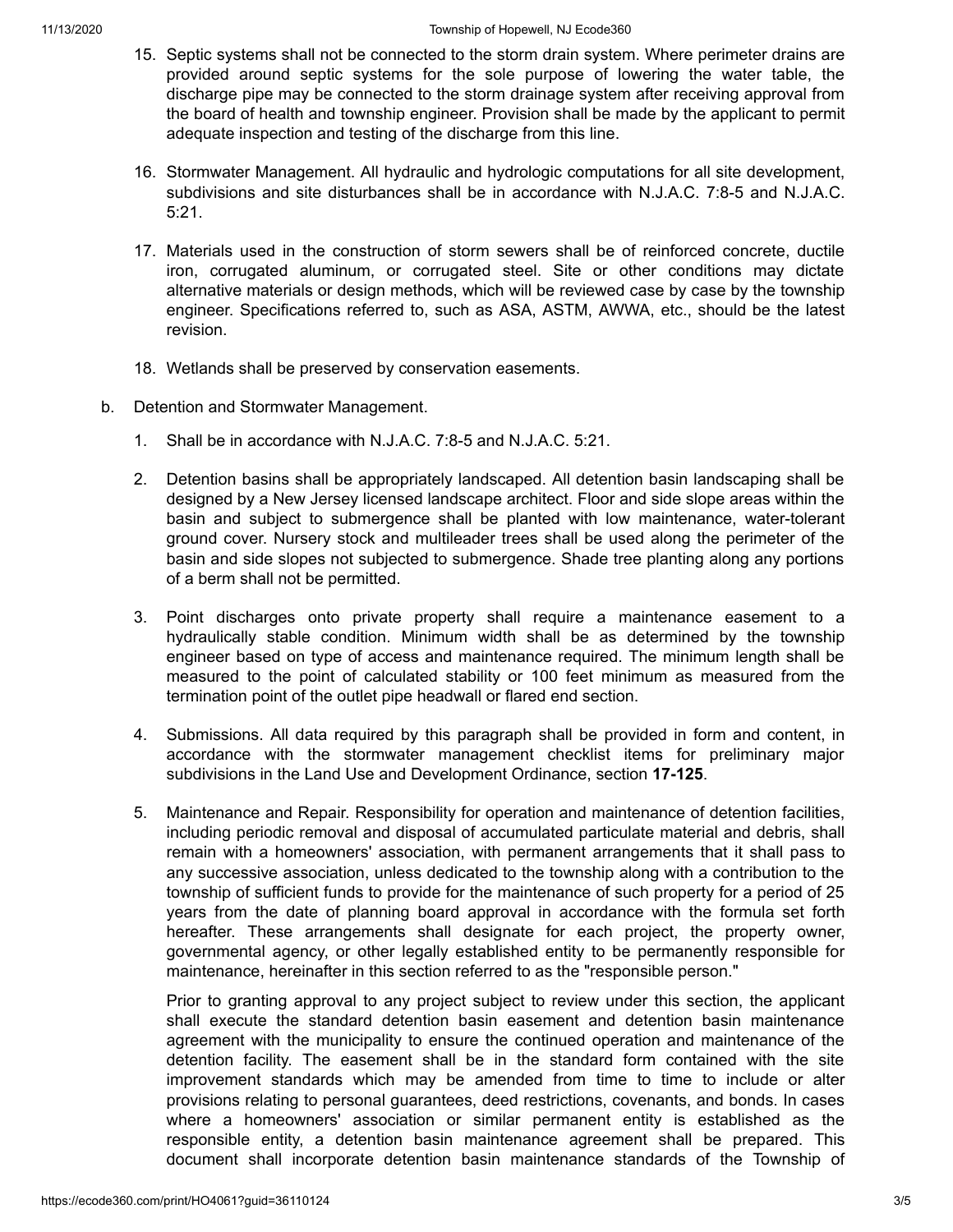Hopewell and shall be executed with the association and all association documents shall address the provisions herein.

The funds to be contributed for the perpetual care of detention facilities dedicated to the township shall be computed in accordance with the following formula:

| Item<br>No. | <b>Description</b>                        | <b>Rate Per Acre</b> | <b>Total Acres</b> | Freq. Per Year | <b>Item Total</b> |
|-------------|-------------------------------------------|----------------------|--------------------|----------------|-------------------|
| 1           | Mowing                                    | \$63.42              |                    | 10             |                   |
| 2           | <b>Mowing Materials</b>                   | \$14.33              |                    | 10             |                   |
| 3           | Landscape Maintenance                     | \$389.16             |                    | 2              |                   |
| 4           | Landscape Maintenance<br><b>Materials</b> | \$779.92             |                    | 2              |                   |
| 5           | <b>General Maintenance</b>                | \$219                | 1.0                | 4              |                   |
| 6           | Periodic Maintenance                      | \$4,835              |                    | 0.076          |                   |
| 7           | <b>Engineering Inspection</b>             | \$250.00             |                    | 1              |                   |
|             |                                           |                      |                    |                |                   |

| <b>Estimated Annual Maintenance Costs</b>                                                                                                        |     |  |
|--------------------------------------------------------------------------------------------------------------------------------------------------|-----|--|
| <b>Estimated Annual Insurance Costs</b>                                                                                                          | $=$ |  |
| Total Estimated Annual Detention Basin Costs (ADBC)                                                                                              | $=$ |  |
| To Determine Developer Contribution, Compute 25 Year Present Worth of ADBC (Assume 6%<br>Inflation and 8% Rate of Return) = ADBC $\times$ 18.665 | $=$ |  |
| Developer Contribution                                                                                                                           | $=$ |  |

| <b>Computation Factors Description</b> |                           |                                                                                                                                                                                                                                                                                                                                                                                                                                                                                                                                                                                                                                                       |
|----------------------------------------|---------------------------|-------------------------------------------------------------------------------------------------------------------------------------------------------------------------------------------------------------------------------------------------------------------------------------------------------------------------------------------------------------------------------------------------------------------------------------------------------------------------------------------------------------------------------------------------------------------------------------------------------------------------------------------------------|
| <b>Item</b>                            | <b>Description</b>        |                                                                                                                                                                                                                                                                                                                                                                                                                                                                                                                                                                                                                                                       |
| $\mathbf{1}$                           | Mowing:                   | This item anticipates all labor and equipment necessary for maintaining an average lawn<br>height of 4 inches including fertilizing and mobilization. Rates per acre are based upon<br>site work cost data for labor and equipment as provided by R.S. Mean Company, Inc., and<br>as compared to prevailing local rates. Frequency reflects the number of times per annum<br>in order to achieve an average lawn height of 4 inches.                                                                                                                                                                                                                  |
| 2                                      | <b>Mowing Materials:</b>  | This item anticipates all materials to be used for mowing and fertilizing. This item includes<br>gas, oil, and disposal of grass clippings and fertilizer. Frequency shall be same as item 1.<br>Mowing material rates are based upon site work cost data as provided by R.S. Mean<br>Company, Inc., and as compared to prevailing local rates.                                                                                                                                                                                                                                                                                                       |
| 3                                      | Landscape<br>Maintenance: | This item anticipates all labor and equipment necessary for mulching. Frequency reflects<br>number of times performance of this item is anticipated annually. Landscape maintenance<br>rates are based upon site work cost data for labor and equipment as provided by R.S.<br>Mean Company, Inc., and as compared to prevailing local rates.                                                                                                                                                                                                                                                                                                         |
| $\overline{4}$                         | Landscape Materials:      | This item anticipates all materials to be used for landscape maintenance. Landscape<br>material rates are based upon site work cost data as provided by R.S. Mean Company,<br>Inc., and as compared to prevailing local rates                                                                                                                                                                                                                                                                                                                                                                                                                         |
| 5                                      | General Maintenance:      | This item anticipates all labor and equipment necessary to perform removal of debris<br>around the outlet structure and its receiving waterway and to insure proper functioning of<br>the basin. Frequency is based upon frequency of a 25 year storm event. 25 year storms<br>generally produce such volumes and velocities of runoff that can carry debris which could<br>be entrapped within the basin thereby interfering with the operation of the outlet structure<br>General maintenance rates are based upon site work cost data for labor and equipment<br>as provided by R.S. Mean Company, Inc., and as compared to prevailing local rates |